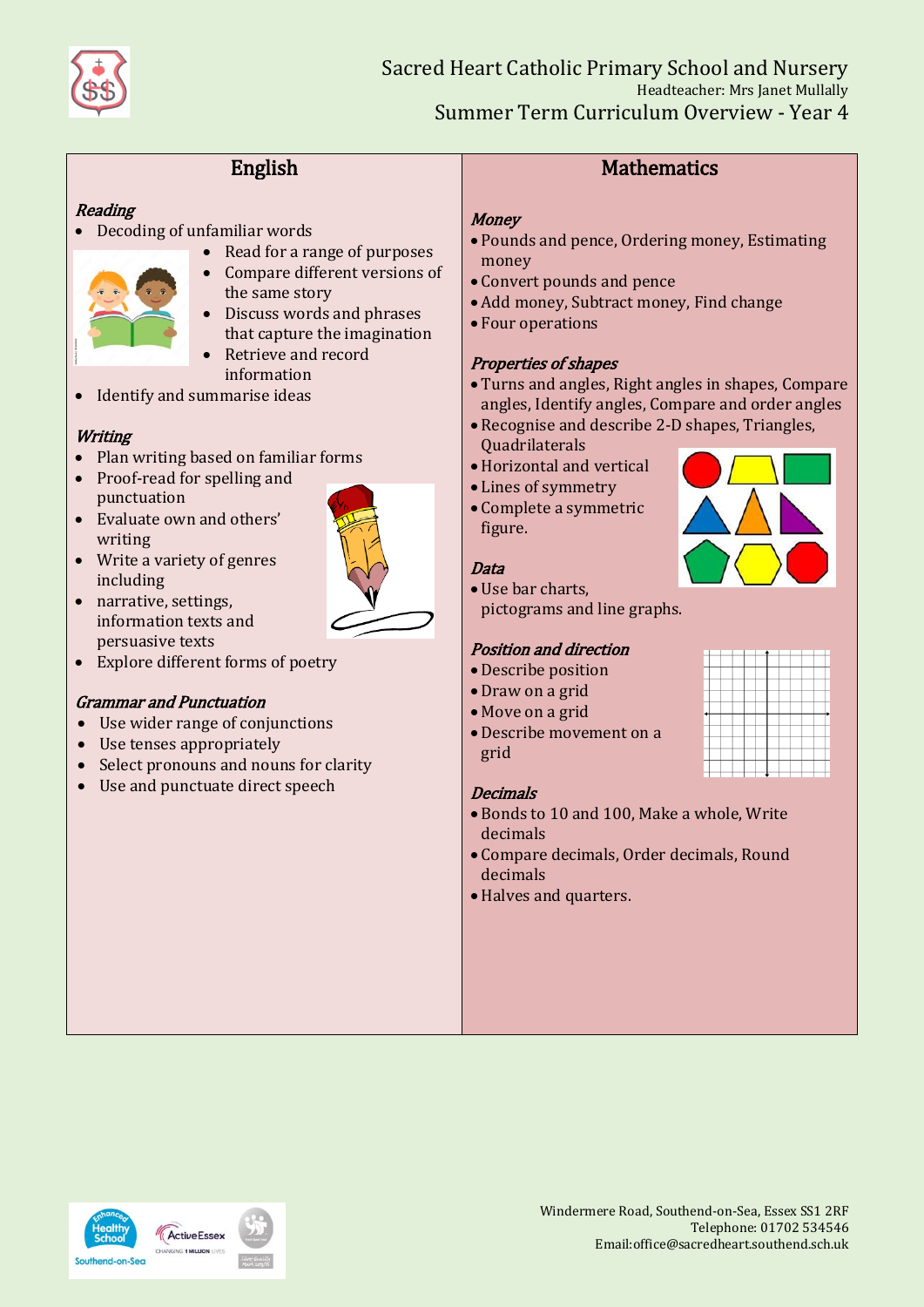

#### **Science**

#### Forces

- Compare how things move on different surfaces
- Explain that unsupported objects fall towards the Earth because of the force of gravity acting



between the Earth and the falling object.

• Identify the effects of air resistance, water resistance and friction that

act between moving surfaces.

 Recognise that some mechanisms including levers use a smaller force to have a greater effect.

#### All about plants

- Identify and describe the functions of different parts of flowering plants: roots, stem/trunk, leaves and flowers
- Explore the requirements of plants for life and growth (air, light, water, nutrients from soil, and room to grow) and how they vary from plant to plant.



 Investigate the way in which water is

transported within plants.

- Explore the part that flowers play in the life cycle of flowering plants, including pollination, seed formation and seed dispersal.
- Looking at the environment and how fragile it is for humans to continue to live on Earth.

#### **Music**

- To sing in unison maintaining the correct pitch and using increasing expression.
- To understand and begin to use established and invented musical notations to represent music.
- To listen to, understand a wide range of high quality live and recorded music drawn from different traditions, great composers and musicians.



# **R.E.**

*To follow the locally agreed Syllabus for RE 'Come and See'*

## New Life

- Pentecost
- The coming of the Holy Spirit
- The Story of Paul

# **Bridges**

- Everyone is loved by God
- Reconciliation, absolution

# God's people

• The communion of Saints



• Christians invited to be saints • Ordinary people showing us what God is like Oscar Romero, Mother Teresa, Martin Luther King

# **History & Geography**

- A study of an aspect or theme in British history that extends pupils' chronological knowledge beyond 1066. Transport through time.
- Use primary and secondary sources to consider the impact of individuals from the past on our lives today.



• Studying the development of the railways and looking at Southend-on-Sea and the surrounding area and how it changed because of the introduction of the railways.

## **Art**

- Use artwork from their sketchbook and develop these into paintings.
- Able to choose appropriate media to work with and shows a developed understanding of mixing colours, hue and tones.



 Experiment with using materials creatively in 2 and 3 dimensions



Southend-on-Sea